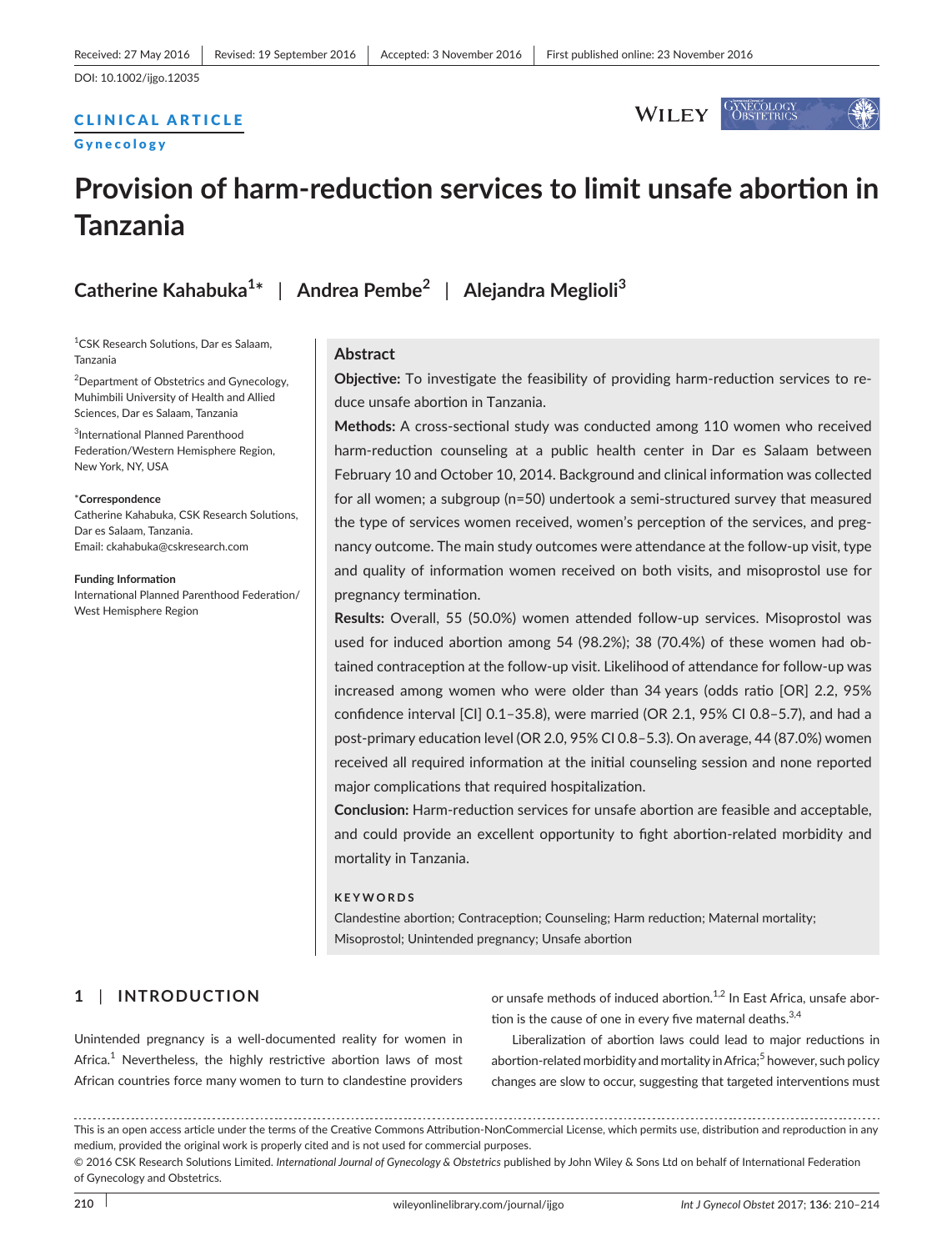be initiated during the interim period. A risk-reduction approach to unsafe abortion—i.e. harm reduction—has proven an effective strategy for reducing maternal deaths in Latin America and the Caribbean.<sup>5</sup> Harm reduction involves the implementation of strategies that aim to reduce damage caused by behaviors that cannot easily be changed, especially in settings where such behaviors are driven underground by prohibitive and stigmatizing policies and practices.<sup>6</sup> The best-known application of this approach is needle-exchange programs that are highly effective in preventing transmission of HIV among users of illicit drugs.<sup>7</sup>

The harm-reduction model for unsafe abortion is centered on the right to information, focusing on the periods before and after the procedure. Women with unwanted pregnancies and no legal grounds for accessing induced abortion are given evidence-based information and counseling about alternative options, the risks involved in clandestine methods, and the option to self-administer misoprostol. All women are also invited for the follow-up visit scheduled 1–2 weeks later. During the follow-up visit, complications are ruled out for the women who chose to undergo induced abortion, whereas those who continued their pregnancy are linked with prenatal care services. Women who undergo induced abortion are also offered contraceptives to avoid future unwanted pregnancies. In Uruguay, this model dramatically reduced maternal deaths owing to unsafe abortion from approximately 28%–47% of all maternal mortality in 2000 to approximately 0% in 2008–2009.<sup>8,9</sup>

In Tanzania, induced abortion is permitted only when pregnancy endangers the life or health of the woman, $^{10}$  and unsafe abortion is reported as the second leading cause of maternal deaths in this country.<sup>3,4,11</sup> The aim of the present study was, therefore, to investigate the feasibility of applying the harm-reduction model to the problem of unsafe abortion in Tanzania.

# **2** | **MATERIALS AND METHODS**

A cross-sectional survey was conducted among a group of women who had received harm-reduction services for unsafe abortion at a public health center in Dar es Salaam, Tanzania, between February 10 and October 10, 2014. The present study was conducted with ethical oversight from the Tanzania National Institute for Medical Research, located in Dar es Salaam, Tanzania, with support from the Dar es Salaam regional health authorities. Written informed consent was obtained from all participants before data collection.

All women with a suspected or confirmed unwanted pregnancy who received harm-reduction services for unsafe abortion were included in the present study regardless of their age and parity. Women were only excluded from the study if they refused participation in the study.

During the initial visit, potential participants were offered a urine test to confirm the pregnancy. Gestational age of the fetus was then ascertained, including the provision of ultrasonographic testing for women who could not remember the date of their last menstrual period. If discussions established that the pregnancy was potentially unwanted, the provider initiated harm-reduction counseling. All women received information on the health risks associated with various methods of induced abortion, as well as information on the unsafe procedures commonly used in Tanzania. Furthermore, all women were

 **|** Kahabuka ET AL. **211**

informed that misoprostol is the proven safer alternative for abortion induction, particularly in countries with highly restrictive abortion laws, and were given comprehensive information about this drug, based on WHO guidelines,  $12$  including appropriate dosage, adverse effects, and cautions. No information was given about where or how to obtain misoprostol and the drug was not prescribed by the attending clinician.

All women were invited to attend the follow-up visit, which was scheduled for 7–14 days after the initial visit. Participants were also advised to come to the health facility immediately if they experienced symptoms such as prolonged heavy bleeding, sustained fever, and severe abdominal pain. During the follow-up visit, women who chose to terminate their pregnancy were offered a medical examination to confirm that the induced abortion was complete. All women were also informed about the immediate risk of becoming pregnant again and offered contraception free of charge. Women who had decided to continue their pregnancy were linked with prenatal care services.

A supplementary clinical form was used by the attending providers to document background information for all women who received the initial harm-reduction consultation (n=110). In addition, a semistructured survey was administered to a subgroup of the participants (n=50). All participants were requested to undertake this survey, regardless of whether or not they attended the follow-up visit; however, only those women who consented were requested to provide telephone numbers to enable the study coordinator to contact them 14–20 days later. Interviews were conducted at a location other than the health center, on a random day, depending on the woman's schedule, until a minimum sample of 50 women was reached. This sample size was decided arbitrarily on the basis of the researchers' available time and resources. The semi-structured survey assessed the type and quality of information and services provided during the two visits, the incidence of misoprostol use, and the frequency and types of complications experienced.

The main outcome measures were: the proportion of women who used misoprostol for induced abortion; the likelihood that women would attend the follow-up visit; the final pregnancy outcome, including any post-abortion complications; and the proportion of women who adopted contraception at the follow-up visit.

Information collected in the supplementary clinical forms and semi-structured surveys was entered into EpiData version 3.1 (EpiData Association, Odense, Denmark). The data were then analyzed using SPSS version 21 (IBM, Armonk, NY, USA). Descriptive statistics were used to describe women's background characteristics and their distribution across the various outcomes of interest. Cross-tabulations were performed to determine how the women who attended the follow-up visit differed from those who did not. Multivariate analyses  $(\alpha=0.05,$  two-sided test) were conducted to establish the likelihood of attending the follow-up visit among women with different background characteristics. *P*<0.05 was considered statistically significant.

### **3** | **RESULTS**

Table 1 outlines the background characteristics of the 50 women who participated in the semi-structured survey versus those of the 110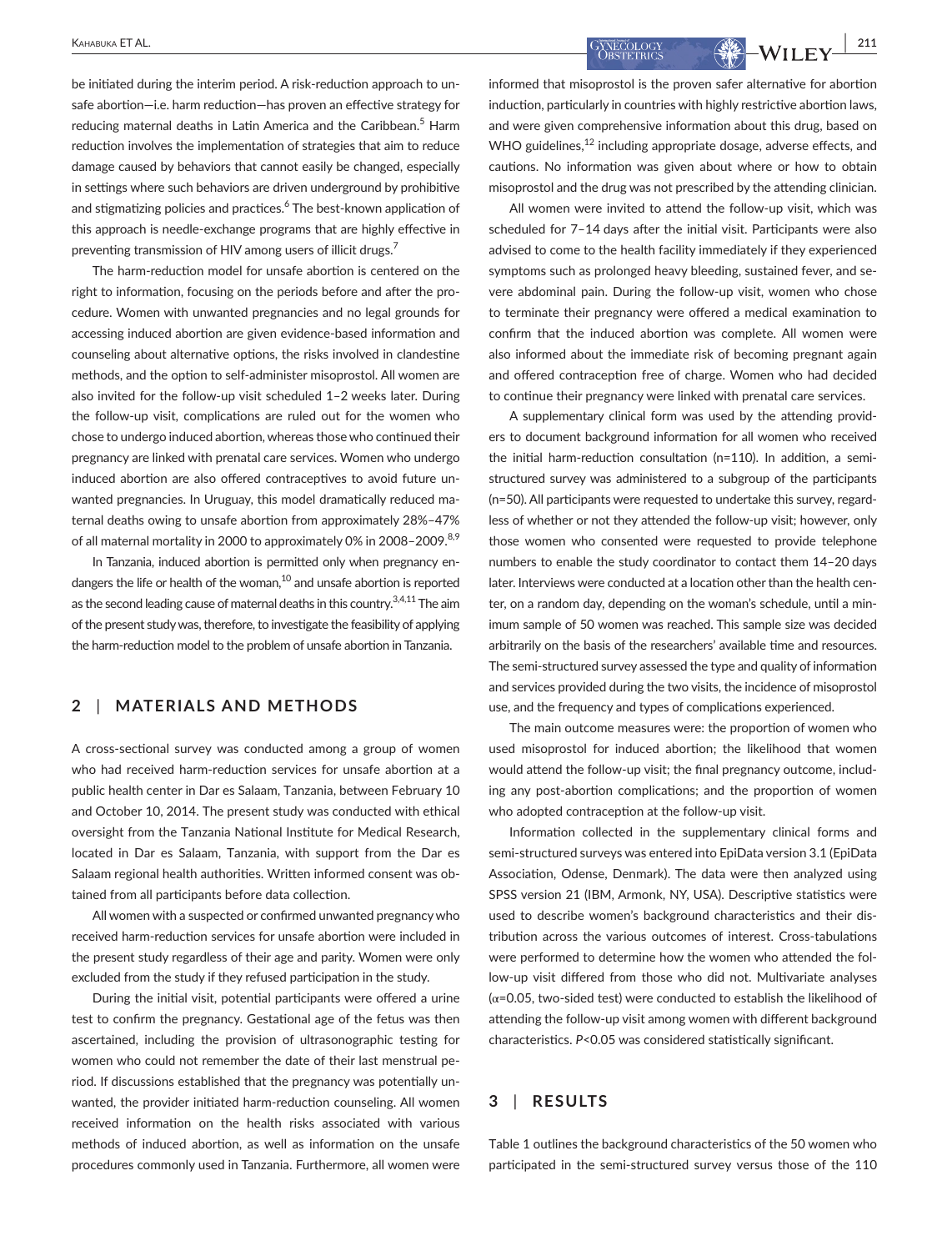**212 |**  Kahabuka ET AL.

|  |  |  |  |  |  | <b>TABLE 1</b> Characteristics of the participants. <sup>a</sup> |  |
|--|--|--|--|--|--|------------------------------------------------------------------|--|
|--|--|--|--|--|--|------------------------------------------------------------------|--|

| Characteristic               | <b>Received initial</b><br>harm-reduction<br>counseling (n=110) | <b>Undertook the</b><br>semi-structured<br>survey (n=50) <sup>b</sup> |
|------------------------------|-----------------------------------------------------------------|-----------------------------------------------------------------------|
| Age, y                       |                                                                 |                                                                       |
| ~18                          | 4(3.6)                                                          | 1(2.0)                                                                |
| $18 - 24$                    | 45 (40.9)                                                       | 20 (40.0)                                                             |
| $25 - 34$                    | 49 (44.5)                                                       | 25 (50.0)                                                             |
| $35 - 45$                    | 11 (10.0)                                                       | 3(6.0)                                                                |
| Missing information          | 1(0.9)                                                          | 1(2.0)                                                                |
| Level of education           |                                                                 |                                                                       |
| Primary                      | 62(56.4)                                                        | 29.0 (58.0)                                                           |
| Secondary                    | 44 (40.0)                                                       | 19 (38.0)                                                             |
| College or university        | 3(2.7)                                                          | 1(2.0)                                                                |
| Missing information          | 1(0.9)                                                          | 1(2.0)                                                                |
| Marital status               |                                                                 |                                                                       |
| Single                       | 41 (37.3)                                                       | 17 (34.0)                                                             |
| Married or cohabiting        | 68 (61.8)                                                       | 33 (66.0)                                                             |
| Missing information          | 1(0.9)                                                          | (0.0)                                                                 |
| Occupation                   |                                                                 |                                                                       |
| Student                      | 10(9.1)                                                         | 3(6.0)                                                                |
| Housewife                    | 18 (16.4)                                                       | 10 (20.0)                                                             |
| Peasant                      | 3(2.7)                                                          | (0.0)                                                                 |
| Employed                     | 15 (13.6)                                                       | 7(14.0)                                                               |
| Petty trader                 | 62 (56.4)                                                       | 27 (54.0)                                                             |
| Missing information          | 2(1.8)                                                          | 3(6.0)                                                                |
| Gestational age of fetus, wk |                                                                 |                                                                       |
| <8                           | 73 (66.4)                                                       | 26 (52.0)                                                             |
| $8 - 12$                     | 32(29.1)                                                        | 21 (42.0)                                                             |
| >12                          | 3(2.7)                                                          | 2(4.0)                                                                |
| Missing information          | 2 (1.8)                                                         | 1(2.0)                                                                |

<sup>a</sup>Values are given as number (percentage).

<sup>b</sup>The survey assessed the type and quality of information and services received by the women during both the initial and follow-up visits, the incidence of misoprostol use, and the frequency and types of abortion complications experienced.

women who received harm-reduction services. In the latter group, 94 (85.4%) women were aged 18–34 years, 62 (56.4%) had received primary level education, 68 (61.8%) were married or living with a partner, and 62 (56.4%) were petty traders. Gestational age of the fetus was less than 8 weeks for 73 (66.4%); mean gestational age was 7.9 weeks. The mean maternal age was 26.5 years (range 13–42). The background characteristics of the women who participated in the semi-structured survey were similar to those of the total cohort.

The multivariate analysis of background characteristics that might influence attendance at the follow-up visit is presented in Table 2. In all, 55 of the women who had received initial harm-reduction counseling also attended the follow-up visit. A trend was observed for women aged older than 34 years, married women, and women with post-primary level education to be more likely to attend the follow-up visit than

women younger than 18 years, single women, and women with only primary level education; however, these differences were not statistically significant. A nonsignificant trend for follow-up visit attendance was also observed for housewives and employed women versus students.

In all, 54 (98.2%) of the 55 women who attended the follow-up visit reported using misoprostol to induce abortion. Of these 54 women, 38 (70.4%) received contraception, the majority of whom (n=21 [55.3%]) were long-acting methods (implants or intrauterine devices). One woman decided to continue her pregnancy after the initial harm-reduction counseling. No severe complications or maternal deaths as a result of induced abortion were reported; however, three women experienced prolonged bleeding from incomplete procedures. These three women received manual vacuum aspiration as part of routine postabortion care.

Of the 50 women who participated in the semi-structured survey, 48 (96.0%) had undergone induced abortion. Among the 38 (79.2%) women who used misoprostol, 33 (86.8%) stated it was very easy to access the drug; 34 (89.5%) reported obtaining it from local pharmacies without a prescription; and 29 (76.3%) reported using the correct amount of misoprostol as advised at the initial visit. Seven of the nine women who did not use the correct dosage of misoprostol reported receiving different advice where they purchased the drug. The two main reasons given for not using misoprostol were inability to afford the drug (n=5) and preference for manual vacuum aspiration (n=5).

Table 3 depicts the types of information and services received by the 50 women who participated in the semi-structured survey. Except for information about the 12 weeks' gestational age limit for misoprostol use, more than 85% of women received all of the required information during the initial visit as specified in the harm-reduction services clinical guidelines that were used for training the healthcare providers. Moreover, 37 (78.7%) of the 47 women who had received information on misoprostol stated the information was "very easy" to understand. When asked how satisfied they were with the information provided, 44 (88.0%) of 50 were "very satisfied," 5 (10.0%) were "somewhat satisfied," and 1 (2.0%) was "somewhat dissatisfied." When the women were asked what they would do if faced with a similar situation in future, 35 (70.0%) said they would return to the center to seek harm-reduction services, 9 (18.0%) said they would self-administer misoprostol, 5 (10.0%) said they would avoid future unintended pregnancies, and 3 (6.0%) said they would continue the pregnancy to term. When the women were asked what they would do if a friend or relative was in a similar situation, 44 (88.0%) said they would recommend harm-reduction services, 4 (8.0%) said they would provide information about self-administration of misoprostol, and 1 (2.0%) said she would advise continuing with the pregnancy.

#### **4** | **DISCUSSION**

The present study established that harm-reduction services were feasible and highly acceptable among women with unwanted pregnancies in Tanzania. This approach also provided good linkage to contraceptive services among women most in need. Moreover, no maternal deaths or severe complications owing to induced abortion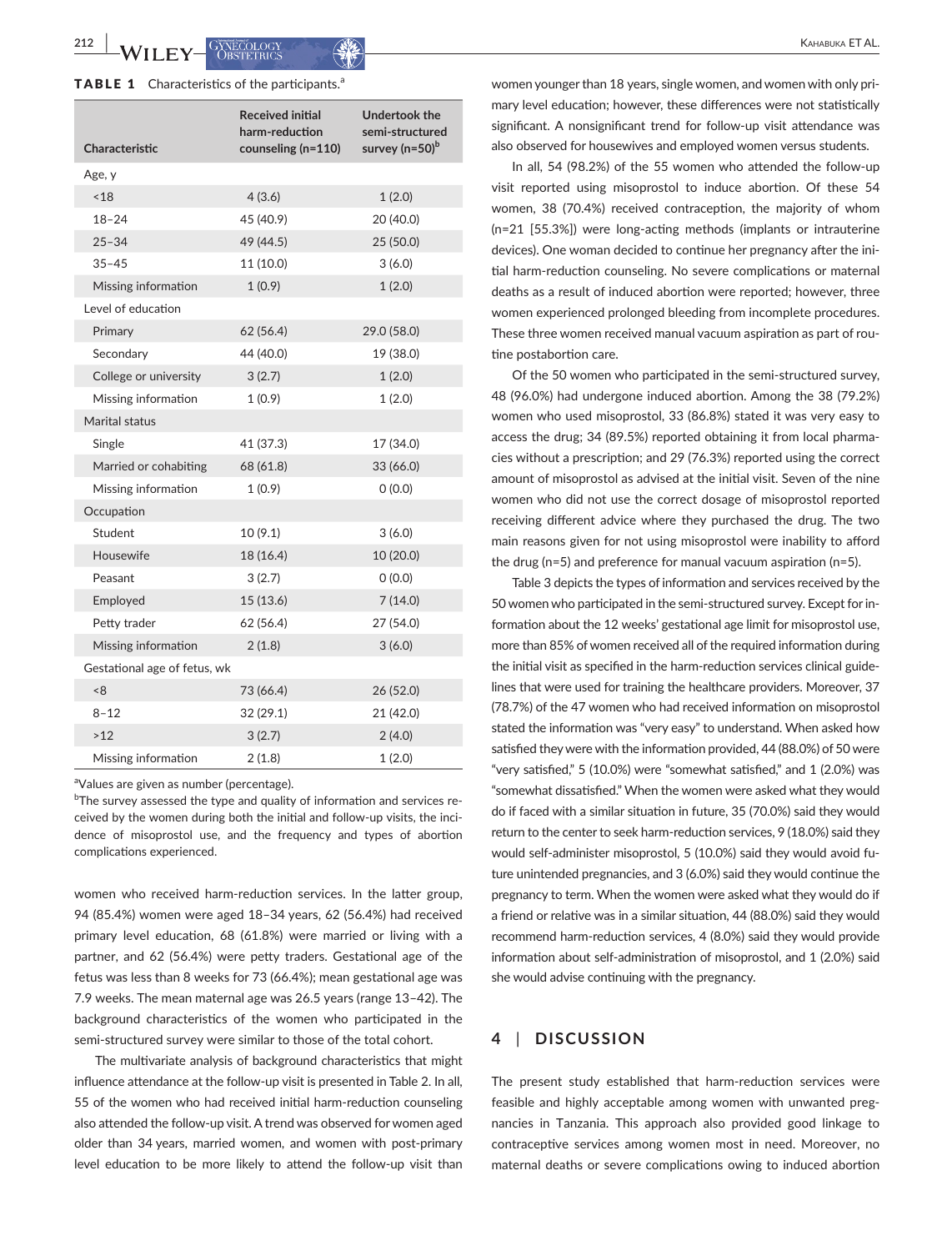**TABLE 2** Multivariate analysis of factors influencing attendance for the follow-up visit.<sup>a</sup>

| Characteristic        | <b>Received initial</b><br>harm-reduction<br>counseling $(n=110)^b$ | <b>Attended the</b><br>follow-up<br>visit ( $n=55$ ) | Did not attend<br>the follow-up<br>visit (n=55) $b$ | OR (95% CI) <sup>c</sup> | P value <sup>d</sup> |
|-----------------------|---------------------------------------------------------------------|------------------------------------------------------|-----------------------------------------------------|--------------------------|----------------------|
| Age, y                |                                                                     |                                                      |                                                     |                          |                      |
| ~18                   | $\overline{4}$                                                      | 1(25.0)                                              | 3(75.0)                                             | Reference                |                      |
| $18 - 24$             | 45                                                                  | 22 (48.9)                                            | 23(51.1)                                            | $1.1(0.1 - 13.6)$        | 0.914                |
| $25 - 34$             | 49                                                                  | 25(51.0)                                             | 24 (49.0)                                           | $1.0(0.1 - 12.7)$        | 0.992                |
| $35 - 44$             | 11                                                                  | 7(63.6)                                              | 4(36.4)                                             | $2.2(0.1 - 35.8)$        | 0.580                |
| Marital status        |                                                                     |                                                      |                                                     |                          |                      |
| Single                | 41                                                                  | 17(41.5)                                             | 24 (58.5)                                           | Reference                |                      |
| Married or cohabiting | 68                                                                  | 38 (55.9)                                            | 30(44.1)                                            | $2.1(0.8-5.7)$           | 0.136                |
| Education             |                                                                     |                                                      |                                                     |                          |                      |
| Primary               | 62                                                                  | 30(48.4)                                             | 32(51.6)                                            | Reference                |                      |
| Post primary          | 47                                                                  | 25(53.2)                                             | 22(46.8)                                            | $2.0(0.8-5.3)$           | 0.145                |
| Occupation            |                                                                     |                                                      |                                                     |                          |                      |
| Student               | 10                                                                  | 3(30.0)                                              | 7(70.0)                                             | Reference                |                      |
| Housewife             | 22                                                                  | 14(63.6)                                             | 8(36.4)                                             | $4.7(0.7 - 30.7)$        | 0.105                |
| Employed              | 15                                                                  | 10(66.7)                                             | 5(33.3)                                             | $5.0(0.8 - 32.4)$        | 0.095                |
| Petty trader          | 62                                                                  | 28 (45.2)                                            | 34 (54.8)                                           | $1.8(0.3-9.2)$           | 0.506                |

Abbreviations: CI, confidence interval; OR, odds ratio.

<sup>a</sup>Values are given as number or number (percentage), unless otherwise stated.

 $^{\rm b}$ Data missing for one participant.

<sup>c</sup>Binary logistic regression was used for multivariate analysis.

d *P*<0.05 considered significant.

TABLE 3 Types of information and services received by the participants ( $n=50$ ).<sup>a</sup>

| Variable                                                                                                         | No. (%)       |
|------------------------------------------------------------------------------------------------------------------|---------------|
| Received a urinary pregnancy test                                                                                | 30 $(60.0)^b$ |
| Received an ultrasonographic examination to confirm<br>gestational age of the fetus                              | 3(6.0)        |
| Received information on unsafe and safe abortion<br>methods (including misoprostol)                              | 45 (90.0)     |
| Received information on the risks of unsafe abortion                                                             | 48 (96.0)     |
| Received information on misoprostol                                                                              | 47 (94.0)     |
| Received information about the benefits of using<br>misoprostol instead of other methods for induced<br>abortion | 46 (92.0)     |
| Informed about the 12-wk gestational age limit to<br>induced abortion with misoprostol                           | 31(62.0)      |
| Received information about dosage and correct<br>administration of misoprostol                                   | 43 (86.0)     |
| Informed about how their body would react after<br>taking misoprostol                                            | 45 (90.0)     |
| Informed about the warning signs after taking<br>misoprostol that would require medical attention                | 43 (86.0)     |

<sup>a</sup>Data are provided for the subgroup of women who undertook a semistructured survey to assess the type and quality of information and services received by the women during both the initial and follow-up visits.

<sup>b</sup>The remaining 20 (40.0%) women had already performed a pregnancy test at home.

were reported among the present cohort, indicating that the harmreduction model was potentially safe, although further studies are required to confirm this finding.

In 1995, two United Nations conferences led to government-level agreement that unsafe abortion was a global public health issue requiring an intensive and collaborative response.<sup>13,14</sup> Many African countries, including Tanzania, subsequently invested in improving emergency treatment for women with incomplete or septic induced abortions.15 Nonetheless, the provision of such post-procedure care is a poor substitute for access to safe and legal induced abortion services.

Legal restrictions do not reduce the incidence of unwanted pregnancies or abortion; instead, such restrictions force women to seek unsafe abortion services.<sup>16</sup> Notably, the number of induced abortions has risen in countries with restrictive abortion laws versus countries where induced abortion is legal, which have seen a stabilization or reduction in the number of induced abortions performed.<sup>2</sup> In East Africa, the number of induced abortions rose by 24% between 1995 and 2008.<sup>2</sup> Furthermore, hospital admissions owing to complications from unsafe abortion continue to exert a substantial but unnecessary burden on already fragile health systems in most African countries.<sup>17</sup> For example, the estimated cost of treating an abortion-related complication in Tanzania is seven times the annual per-person expenditure for health care. $^{18}$  Implementation of safer abortion alternatives might save resources that could otherwise be channeled to further life-saving interventions. The present study recorded no major complications among the women who used misoprostol. This observation is